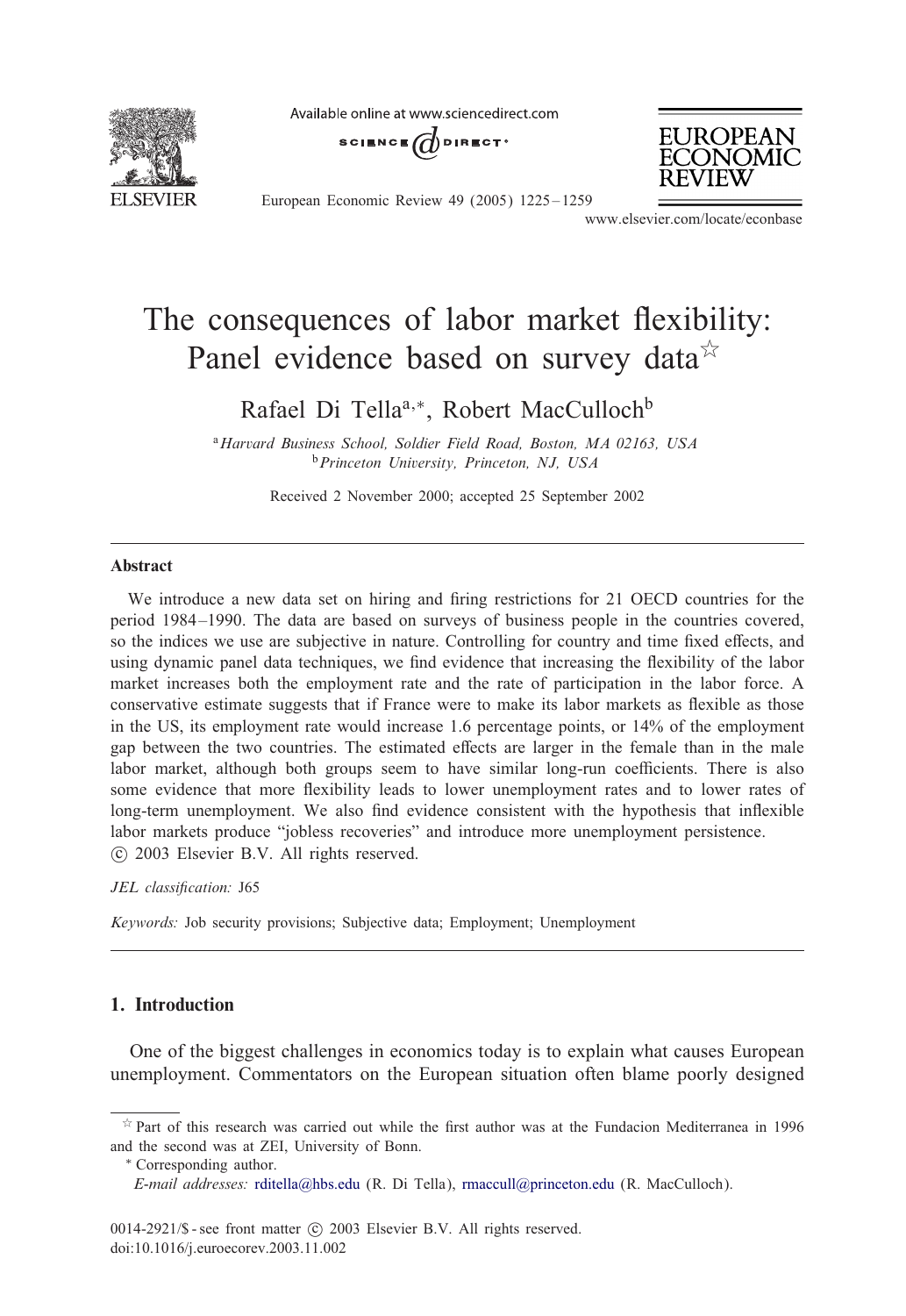### 1226 *R. Di Tella, R. MacCulloch / European Economic Review 49 (2005) 1225 – 1259*

labor market institutions, a view that sometimes goes by the ugly name of "Eurosclerosis". Economists advising governments on these issues share more or less the same diagnostic: Regulations such as hiring and firing restrictions faced by firms, as well as the generous welfare state that protects the unemployed, are behind the differential labor market performances of Europe and America. A number of countries have taken this view seriously. Great Britain and France are just two examples of countries that followed the economists' advice and reduced hiring and firing restrictions in the mid-1980s to combat high unemployment. This view of the labor market has also inspired large reform programs in the less developed world, where unemployment has recently increased. In fact, deregulation of the labor market is part of what the IMF and the World Bank often call "second-generation reforms".<sup>1</sup>

Since unemployment brings real misery to people's lives, and job security provisions often involve delicate redistribution [issues between](#page--1-0) richer firm owners and poorer workers, one would think that eco[nomists giving s](#page--1-0)uch advice know what they are doing. More prec[isely, one would think tha](#page--1-0)t there are hundreds of pap[ers studying whether](#page--1-0) more flexibility does in fact reduce a country's unemployment rate in practice. Sadly, this is not the case. To our knowledge, there is one panel study on the effects of labor market fl[exibility across countries \(La](#page--1-0)zear, 1990). And only a couple of cross-section studies, like the early one of Bertola (1990) based on evidence for 10 countries or that in the OECD Jobs Study (1994) based on 21 observations. <sup>2</sup> Addison and Grosso  $(1996)$  revise Lazear's data and obtain different estimates with respect to unemployment (they find no evidence favoring the hypothesis that severance pay increase unemployment).<sup>3</sup> Gregg and Manning (1997) review some of the available evidence on the effects of labor market flexibility and argue that it is "*much less persuasive than is commonly believed* ", and that the profession's "*faith in the merits of labor market de-regulation is misplaced* " (p. 395). There is, perhaps, no experience more sobering to an economist than to review the state-of-the-art evidence on the effects of firing costs and to reflect on the social costs of unemployment.

The contribution of this paper is empirical. We introduce a new data set on hiring and firing restrictions for 21 OECD countries for the 7-year period covering 1984– 1990. The data are based on surveys of business people in the countr[ies covered, so](#page--1-0) the indices we use are subjective in nature. We also use the new summary measure of the parameter[s of the unemployment insur](#page--1-0)ance system compiled by the OECD in 1994, which constitutes a significant improvement on previous benefit data available in the profession. We then present an empirical analysis of the effect of flexibility on a number of labor market variables that follows and extends the contributions of Lazear (1990). Controlling for country and time fixed effects, and using dynamic panel data techniques [developed by](#page--1-0) Arellano an[d Bond \(199](#page--1-0)1), we find evide[nce that rel](#page--1-0)axing job security provisions increases the employment rate and the participation rate. The estimated

<sup>&</sup>lt;sup>1</sup> The IMF suggested that Argentina should increase the flexibility of the labor market, after unemployment reached 18.6% following the pro-market reforms of the early 1990s.

<sup>2</sup> Even in-depth single country studies are relatively rare. The interested reader is referred to the work of Abraham and Houseman (1994), Kugler (1999) and Hunt (1994) and Autor (2003).

 $3$  They emphasize a number of differences with Lazear's study (e.g. with respect to advance notice requirements), but they do find similar results with respect to three out of four variables.